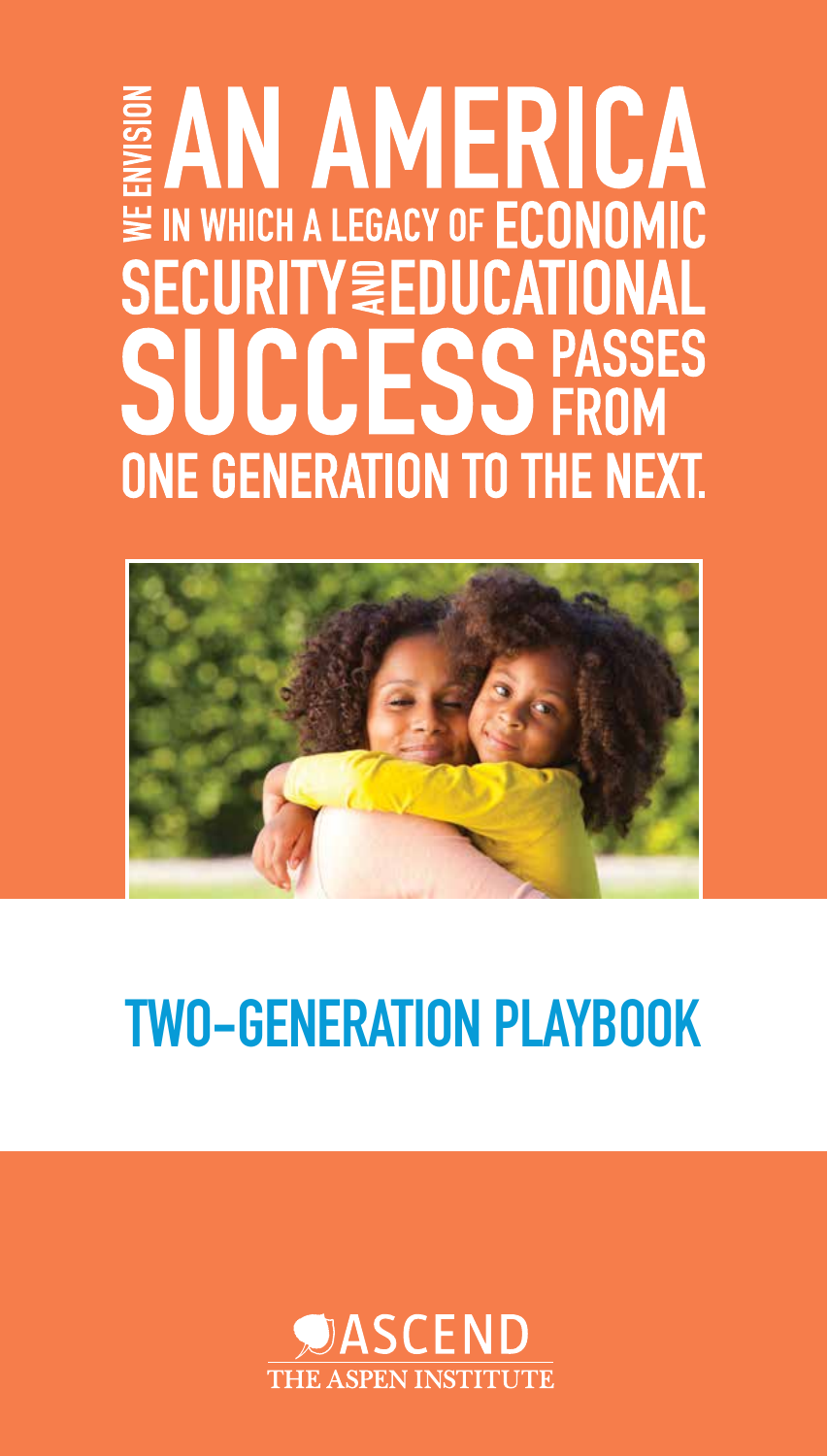### WHY A TWO-GENERATION APPROACH?

Almost **HALF** of all children in the United States live in low-income families.





**Two-generation approaches** put the WHOLE FAMILY on a path to economic security.

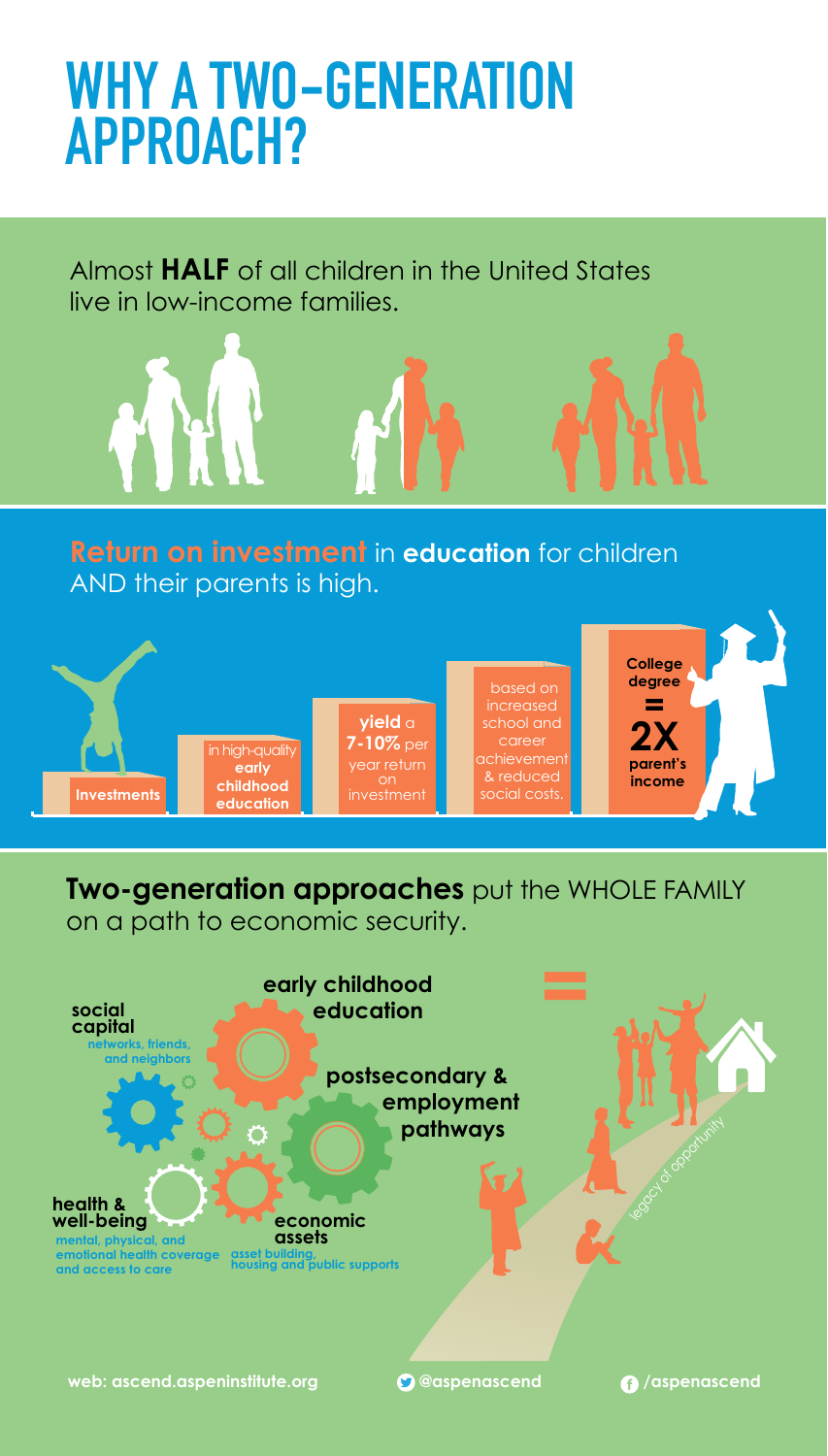### WHAT IS A TWO-GENERATION APPROACH?

Two-generation approaches provide opportunities for and meet the needs of **children and their parents together**. They build education, economic assets, social capital, and health and wellbeing to create a legacy of economic security that passes from one generation to the next.

We all want to see families thrive, but fragmented approaches that address the needs of children and their parents separately often leave either the child or parent behind and dim the family's chance at success. Placing parents and children in silos ignores the daily challenges faced by parents who are working or studying while raising a child, a challenge even more pronounced for those with low wages.

Research has documented the impact of a parent's education, economic stability, and overall health on a child's trajectory. Similarly, children's education and healthy development are powerful catalysts for parents. Two-generation approaches help both generations make progress together.



#### **Where is your work on the two-generation continuum?**

*"My children have learned to focus on school because I am doing the same. They motivate me to create a better life for our family, and I want to show them what is possible when you work hard."*

- Tameka Henry, mother; former Policy Committee chairperson, Acelero Learning Clark County; Board Member, National Head Start Association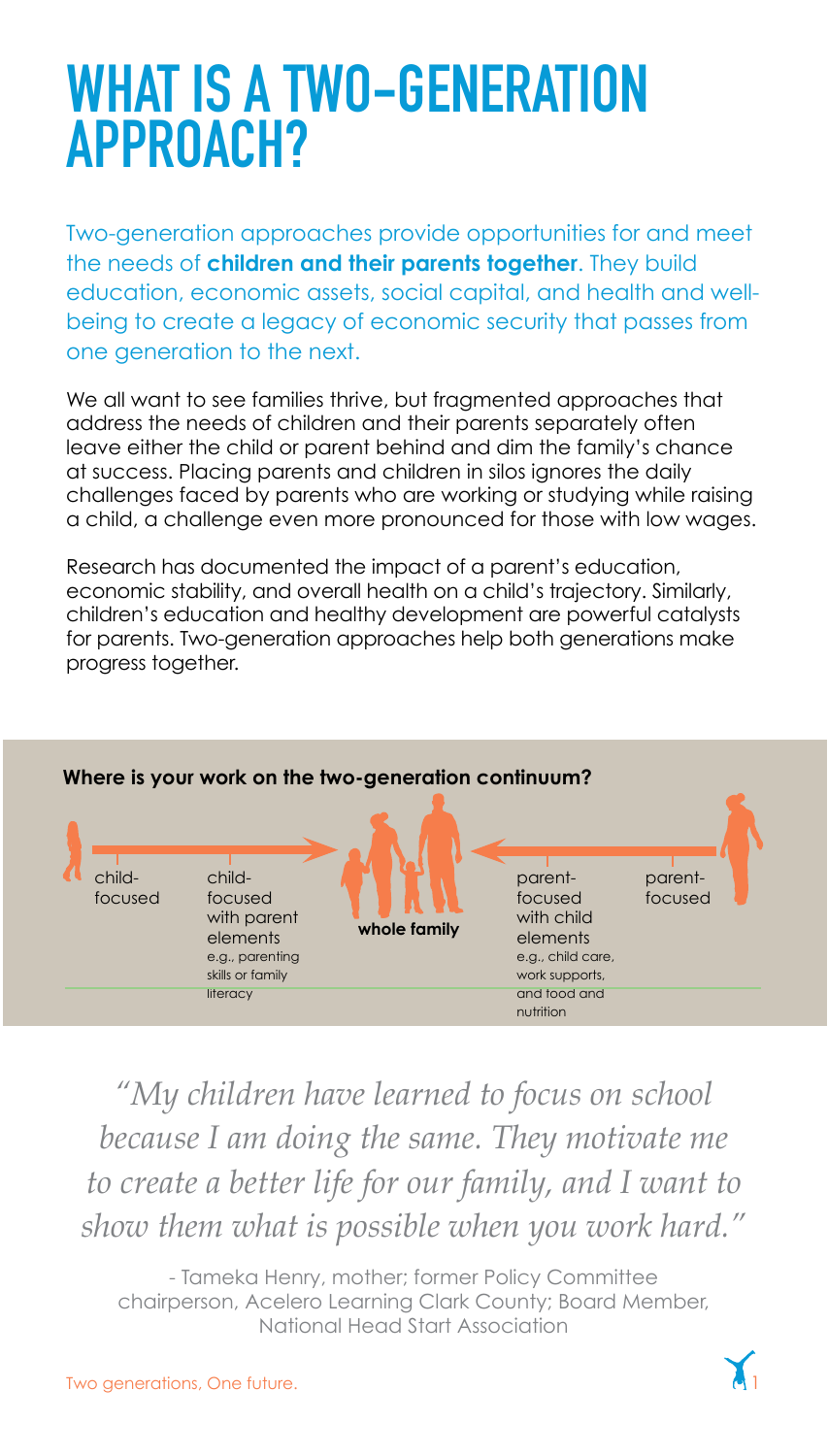## CORE COMPONENTS

We believe that **education**, **economic assets**, **social capital**, and **health and well-being** are the core components that create an intergenerational cycle of opportunity. Quality early education for children and postsecondary education for parents are central to approaches that move the whole family toward economic security.



At Ascend, we focus on the networks and systems most able to influence the lives of families. These include the trillions of dollars in public human services resources, community colleges, Head Start, United Ways, community action agencies, and community foundations, among others. Two-generation opportunities can be identified and developed through **programs, policies, and research** at all levels – local, state, and federal.

**In the spotlight:** The Women's Foundation of Greater Birmingham is collaborating with Jefferson State Community College, Childcare Resources, Head Starts, local pharmaceutical stores, and a hospital to provide scholarships and career support for women who live below 200 percent of the federal poverty line. The program offers a fast-track postsecondary educational program that leads to higher wages, benefits, and opportunities for advancement as pharmacy technicians, and medical and ophthalmic assistants, in-demand careers in Birmingham, while also providing quality early education programs for their children.

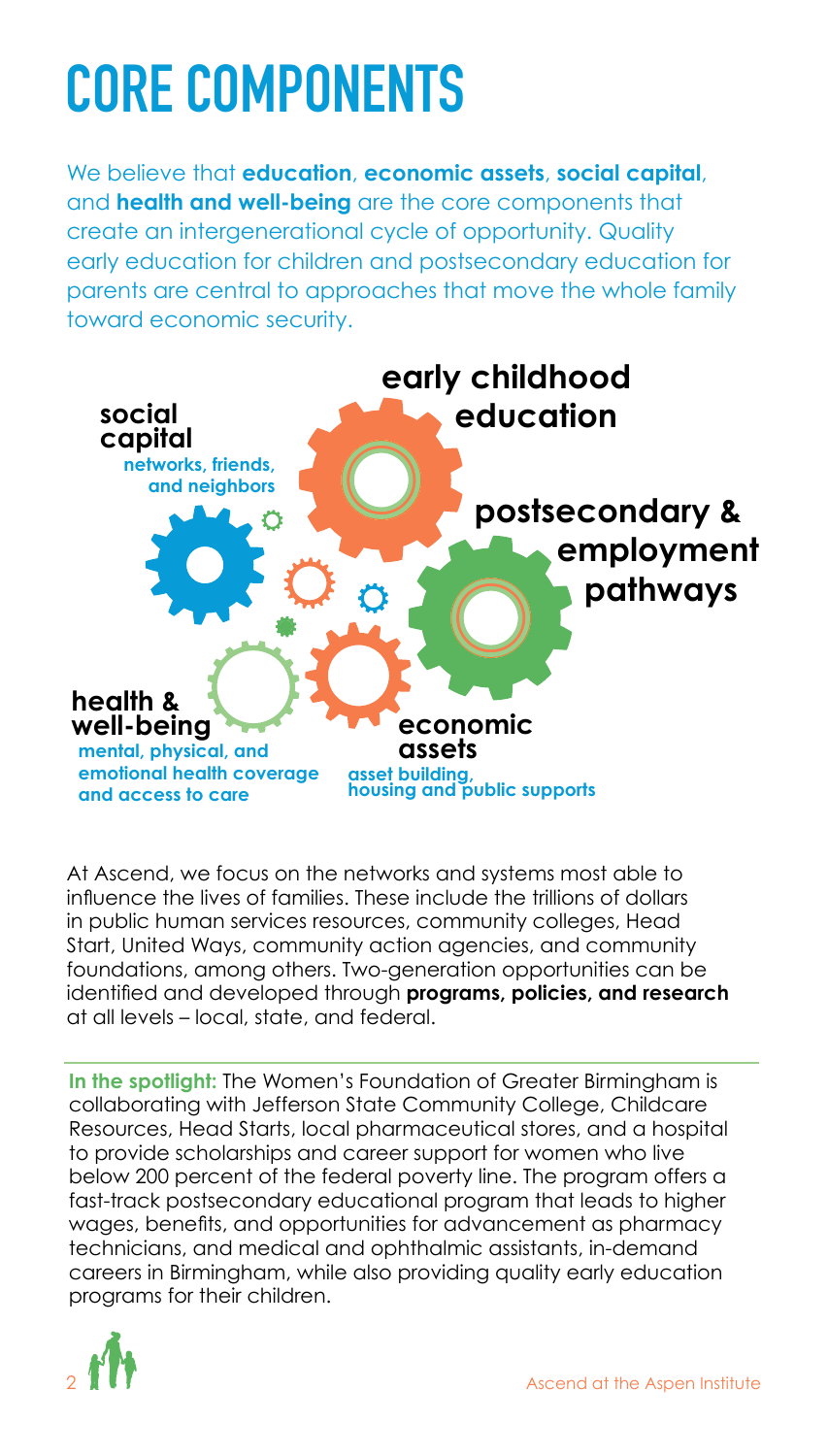### EDUCATION

**Investments** in high-quality early childhood education **yield a 7-10 percent** per year return on investment based on increased school and career achievement as well as reduced social costs.<sup>1</sup>

At the same time, **parents who complete a college degree double their incomes.**<sup>2</sup> A parent's level of educational attainment is also a strong predictor of a child's success.





#### **education**

- Postsecondary education and workforce development
- Early childhood development programs e.g. child care; Head Start; prekindergarten; home visiting; hubs of support for family, friend, and neighbor caregivers
- Family literacy
- K-12 education

**In the spotlight:** The United Way of Greater Cincinnati built a pilot program for low-income mothers to help them enter the field of advanced manufacturing, which is a growing employment sector in the region. They used a design-thinking approach to develop the career training program at Gateways Community College and involve their children in STEM learning. The program targets low-income mothers with at least one child age 12 or younger. Families set shortand long-term goals for their career, finances, education, and family. In addition to a peer support group and a STEM-focused family camp, families have access to an emergency assistance fund as they build their savings and support systems. The partnership has expanded to include other community organizations.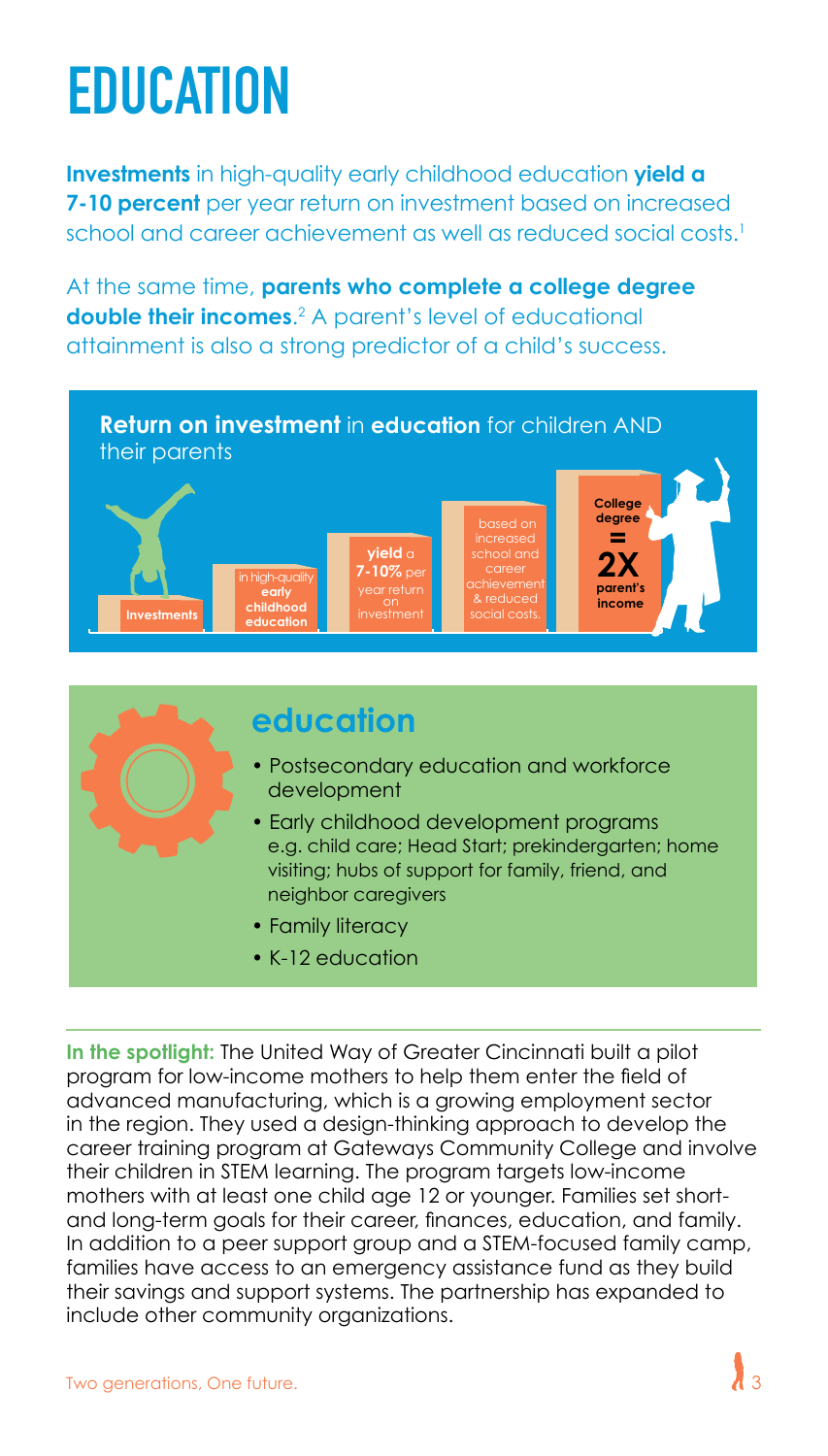## SOCIAL CAPITAL

Social capital is the **formal and informal networks** - of family, friends, neighbors, and institutions - through which people develop meaningful connections to build economic security.

These networks and the skills to build them are important contributors to families' well-being. According to a recent survey, low-income mothers with children enrolled in child care centers were 40 percent less likely to be depressed than those whose children were not enrolled. The friendships mothers developed through the centers were also important sources of information and support.3





### **social capital**

- Career coaches, cohort models, and case managers
- Family, friends, and neighbors
- Community and faith-based organizations
- School and workplace contacts
- Leadership and empowerment programs
- Family engagement

**In the spotlight:** Jefferson County Human Services is connecting education, health, mental health, job training, and other supports for Head Start children and their parents through 3rd grade. Critical to the model is the integration of a family-centered coaching approach, with a coach assigned to working with parents through monthly dinners and one-on-one goal-setting discussions to support parents in their pursuit of GEDs and postsecondary education and asset-building, among other areas, and to connect them to other community services. The program has successfully built social capital among the parents for peer support in achieving their goals.

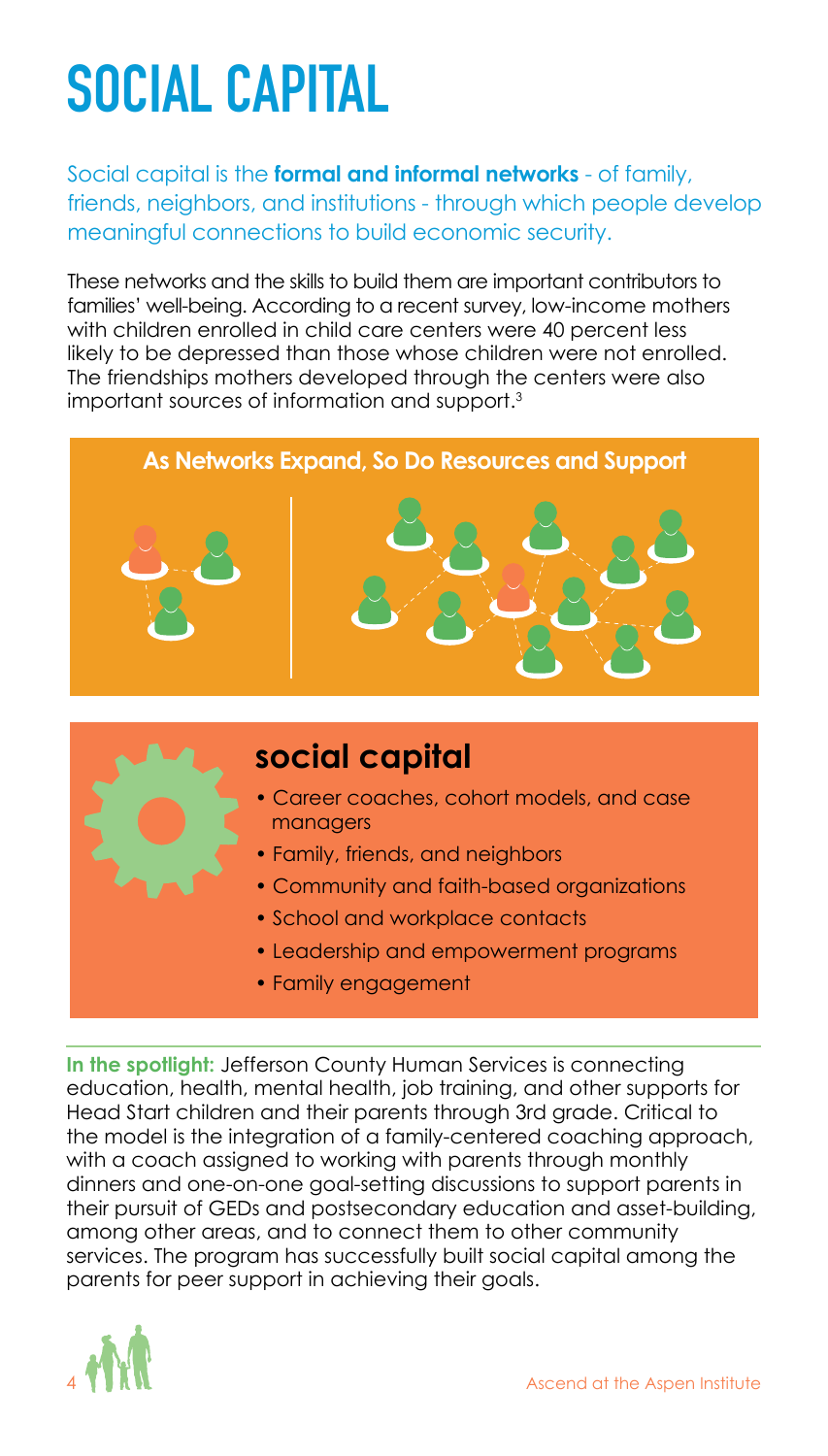## ECONOMIC ASSETS

Increased family income during early childhood can have a profound and lasting impact on children's lives. A **\$3,000 difference in parents' income** when their child is young is associated with a **17 percent increase in the child's future earnings**. 4

and build economic security. Children with as little as \$1 to \$499 in an account designated for college are more likely to enroll and aduate Even small dellar amounts belp objeton see themselves as graduate. Even small dollar amounts help children see themselves as  $\blacksquare$ college bound.6 $\blacksquare$ children are low-income. Beyond monthly incomes, savings and other Yet nearly 45 percent of all children in the United States live in lowincome families.<sup>5</sup> Almost three-fourths of single-mother families with financial assets are critical to help manage unexpected setbacks





**In the spotlight:** Led by Ascend Fellow Andrea Levere, the Corporation for Enterprise Development (CFED) works nationally and internationally on asset-building strategies for low-income families. CFED has been at the forefront of developing children's savings accounts, financial tools that provide children and youth with savings to help them get ahead economically, and transform their aspirations for the future. The impact does not stop with children, however. The accounts are also a means to get low-income parents banked, increase their financial capability, and build their own long-term goals. n **the spotlight:** Led by Ascend Fellow Andrea Levere, the Corporation potential to increase the presence and reach of CSAs exponentially over the next few years.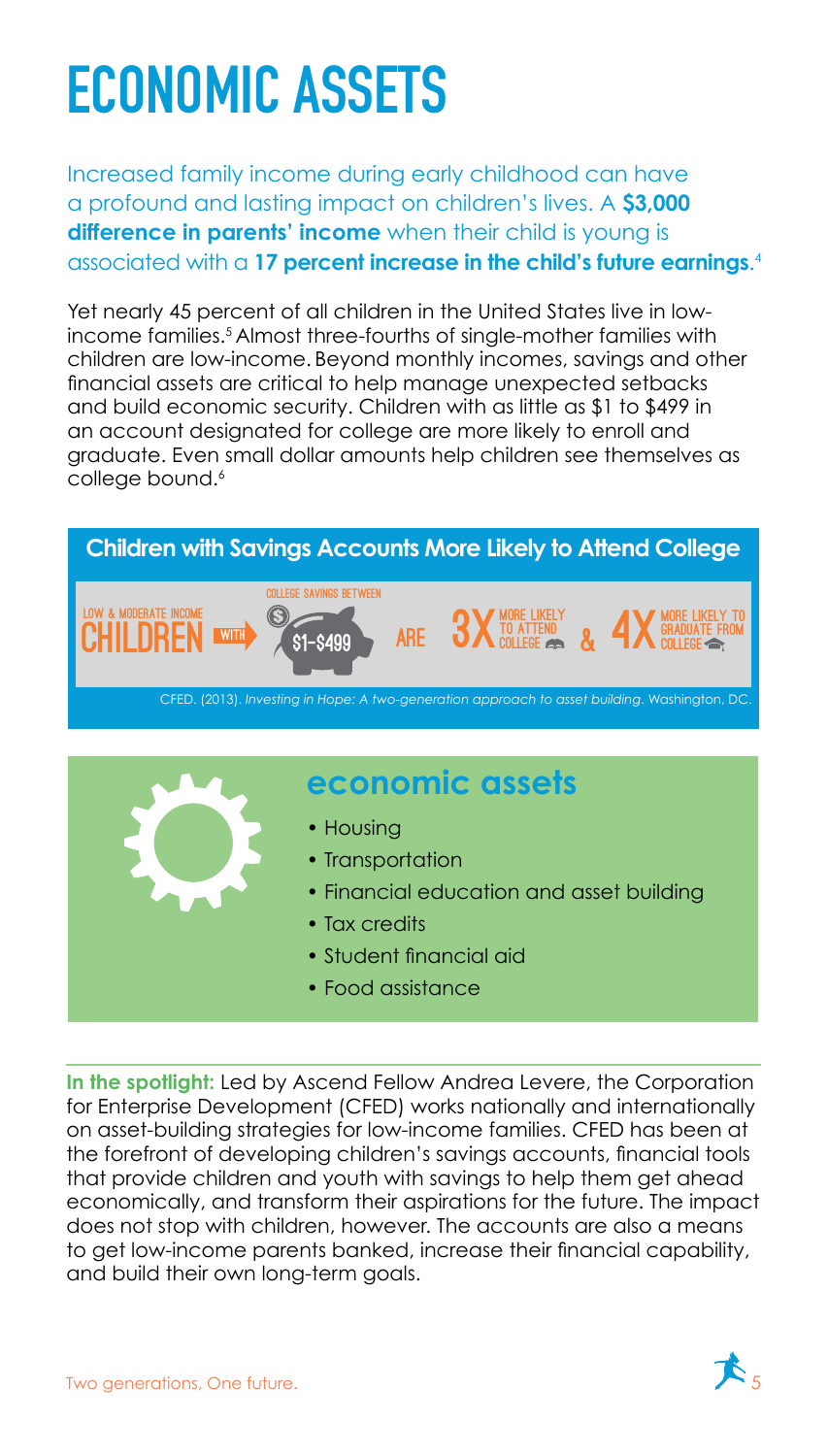# HEALTH AND WELL-BEING

**Physical and mental health** have a **major impact on a family's ability to thrive**. Childhood trauma, for instance, has lasting health and social consequences.<sup>7</sup>

Recent brain research shows that the brains of new parents undergo major structual changes just as babies' brains do. Understanding how parents are biologically prepared for their new roles is important to ensuring young families get off to a good start.<sup>8</sup> Studies also show that parents with health insurance are more likely to seek regular care for themselves and their children.9



#### **health and well-being** • Mental health supports • Preventing toxic stress • Access to health insurance • Support to build strong parent-child relationships • Family planning

**In the spotlight:** Nurse-Family Partnership (NFP), led by Ascend Fellow Roxane White, is a maternal and early childhood program that fosters long-term success for first-time moms, their babies, and society through the support of caring maternal and child health nurses. In Indiana, the Nurse-Family Partnership program is carried out by Goodwill of Central Indiana. Under the leadership of Ascend Fellow Betsy Delgado, the program offers families employment, education, and wrap-around economic services that complement the health-focused expertise of the NFP nurses.

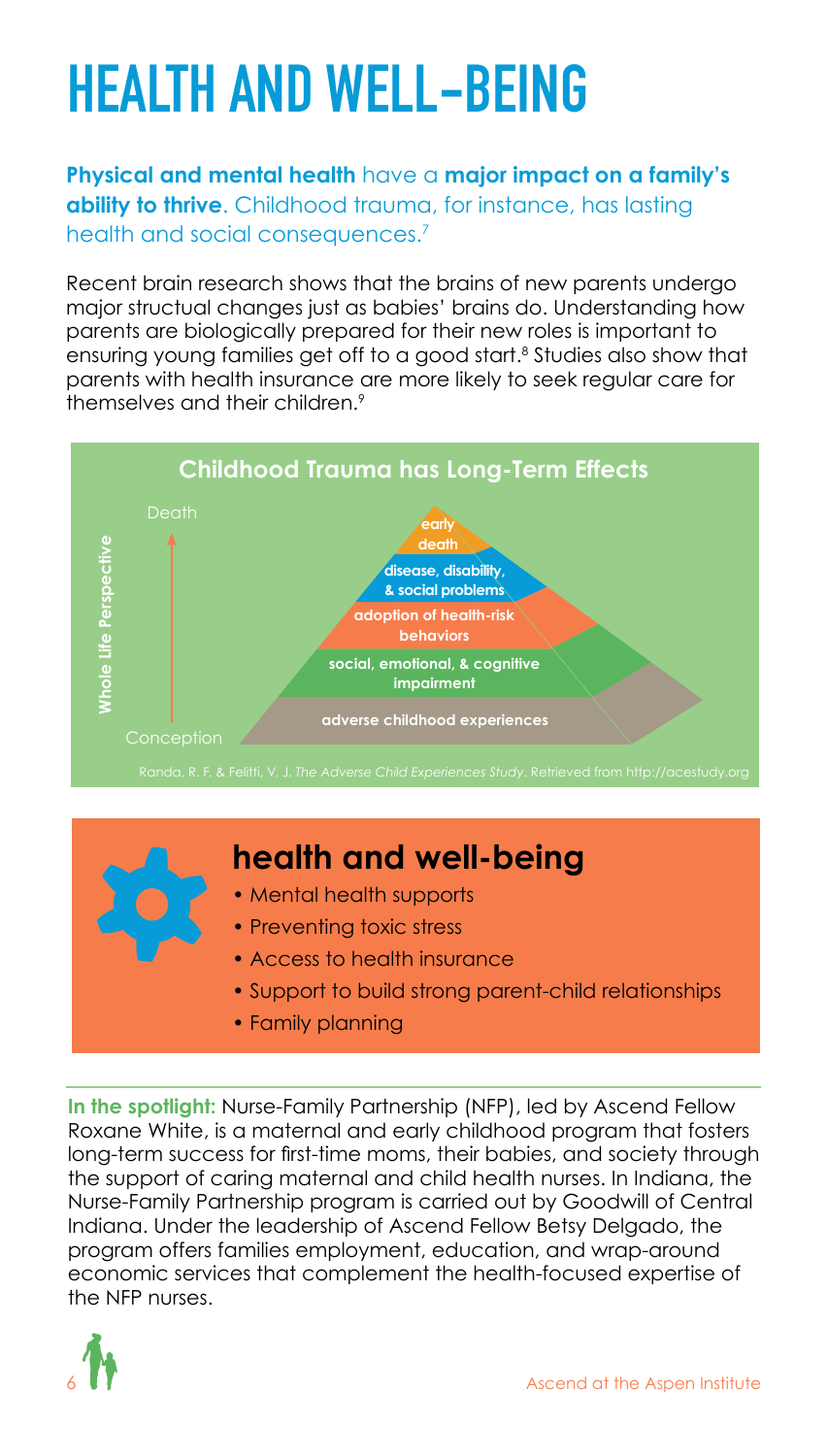### MEASURING IMPACT

As two-generation approaches have gained national traction over the last several years, "What are the intended outcomes of two-generation programs?" and "What are the pathways to these outcomes for two-generation programs?" have become gnawing questions for the field.

To help answer these questions, Ascend and the Annie E. Casey Foundation and a working group of field experts developed a report, *Making Tomorrow Better Together,* and an online 2Gen Outcomes Bank. Both are available on Ascend's website.

Two-generation programs articulate and account for the outcomes of children and the adults in their lives. The graphic below outlines the continuum from a two-generation approach to a strategy and program.



**In the spotlight:** The Colorado, Tennessee, and Utah Departments of Human Services, led by Ascend Fellows Reggie Bicha, Raquel Hatter, and Ann Silverberg Williamson respectively, have embraced twogeneration strategies, enabling billions of dollars in public services and thousands of employees to serve families more holistically. They are bringing offices and data systems that serve families together and strengthening a culture of service and an appetite for change within their teams. Similar shifts are developing in Connecticut and Hawaii, with almost half of all states exploring two-generation approaches. Public will for efforts that address the needs of children and their parents together is also strong, with 89 percent of the American public across all demographics in favor of a two-generation approach.

Two generations, One future.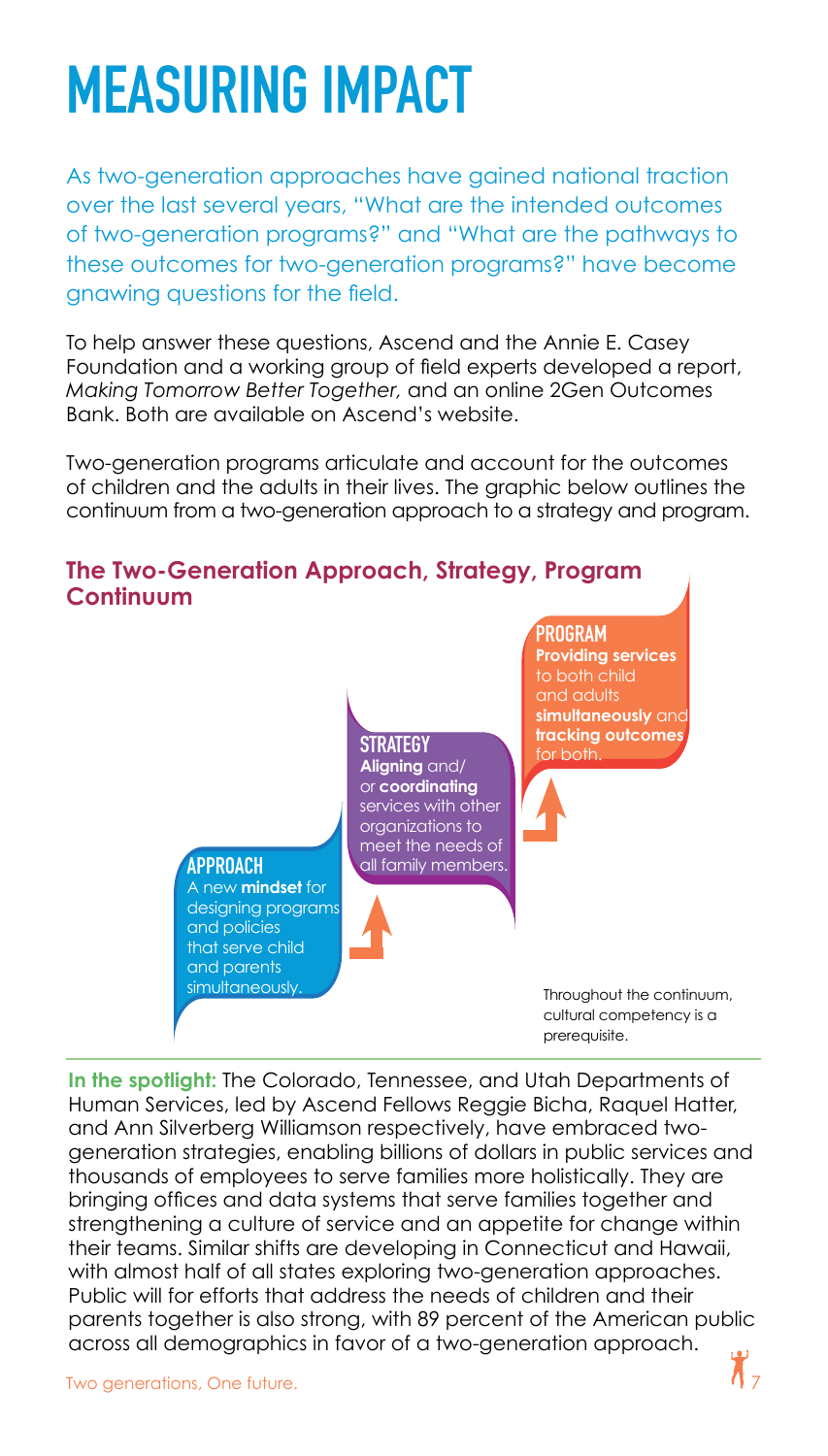### HOW DO WE BUILD A LEGACY OF OPPORTUNITY?

Ascend at the Aspen Institute is the national hub for breakthrough ideas and collaborations that move children and the adults in their lives toward educational success and economic security. We embrace a commitment to racial equity and a gender lens.

#### **How we make a difference:**

### **We elevate and invest in solutions.**

- **Theory Findmin state is a Theory and practice agenda**
- **Innovations from Aspen Institute Ascend Network**
- **Practice and policy roundtables and forums**
- **Products and tools to support adoption and adaptation of two**generation approaches

#### **We build leaders and a national network.**

- **Aspen Institute Ascend Fellowship**
- Networked way of working to increase connectivity, alignment, and production across strategies

#### **We leverage resources.**

**Expansion and leveraging of funding and support for two**generation efforts as well as flexible resources

*"I think the biggest thing for me is trying to figure out how I am going to take care of myself and how am I going to set my children up for success."*

> - Low-income, white mother, Richmond, Virginia Focus Group

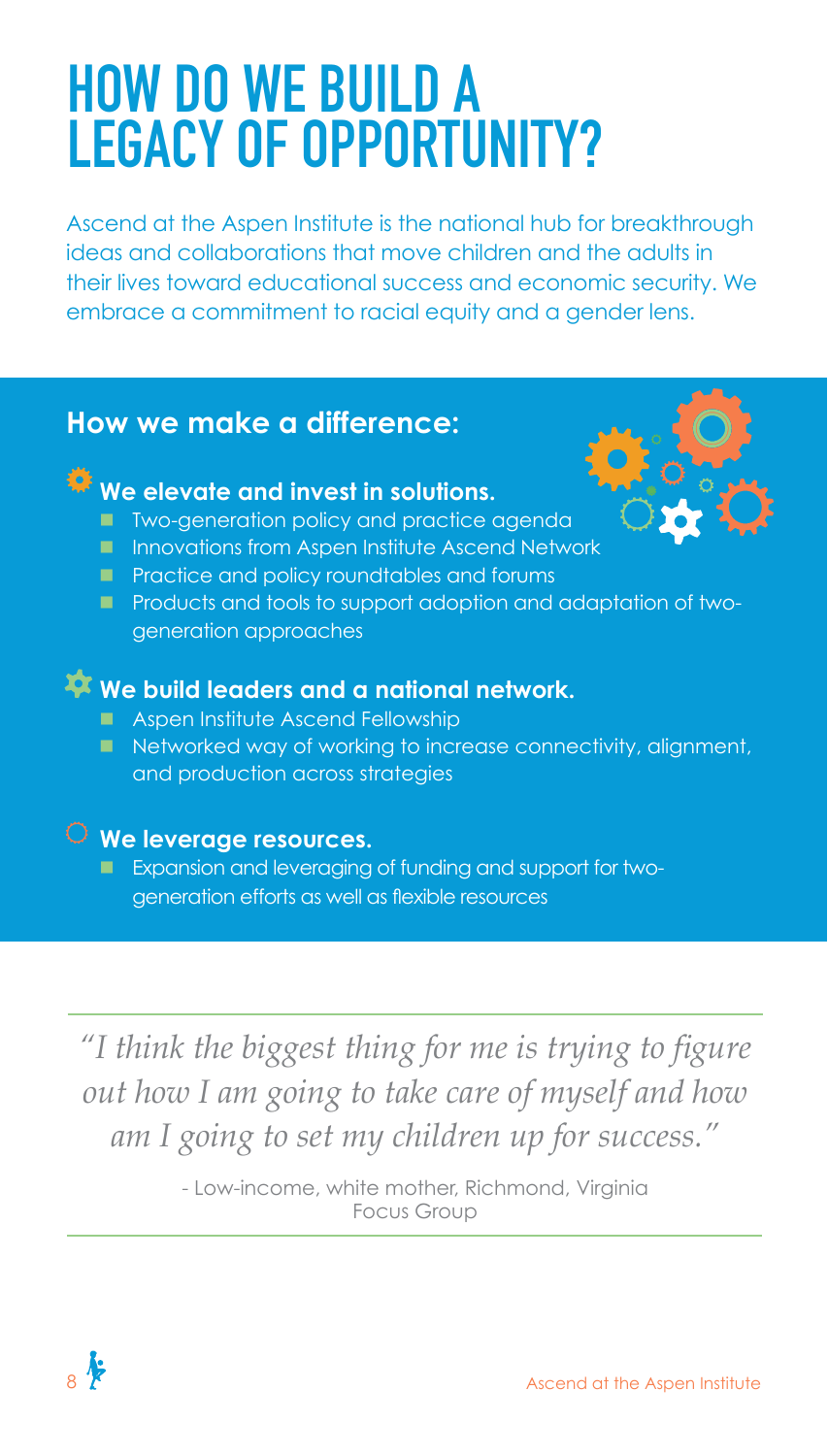#### **ENDNOTES**

<sup>1</sup> Heckman, J. Presenting the Heckman Equation: Schools, skills, and synapses [Powerpoint slides]. Retrieved from the Heckman Equation website: http://www.heckmanequation.org./content/ resource/presenting-heckman-equation

2 Julian, T. & Kominski, R. (September 2011). *Education and Synthetic Work-Life Earnings Estimates: American community survey reports.* Retrieved from the U.S. Census Bureau website: http://www. census.gov/prod/2011pubs/acs-14.pdf

3 Small, M. L. (November 7, 2013). The Ties That Bind: How childcare centers build social capital. *Huffington Post.* Retrieved from http://www.huffingtonpost.com/dr-mario-luis-small/the-ties-thatbind-how-ch\_b\_4228843.html

4 Duncan, G. & Magnuson, K. (2011). *The Long Reach of Early Childhood Poverty*. Stanford University. Pathways Journal.

5 Addy, S., Engelhardt, W., Skinner, C. (January 2013). *Basic Facts About Low-Income Children: Children under 18 years, 2011.* New York, NY: National Center for Children in Poverty.

6 Elliott, W., Song, H., Nam, I. (March 2013). *Research Brief: Relationships between college savings, enrollment, graduation, and student loan debt.* Center for Social Development, Washington University in St. Louis. Retrieved from http://csd.wustl.edu/Publications/Documents/RB13-09.pdf

7 Randa, R. F. & Felitti, V. J. *The Adverse Childhood Experiences Study.* Retrieved from http://www. acestudy.org

<sup>8</sup> Watamura, S. & Kim, P. *Two Open Windows: Infant and Parent Neurobiologic Change. (2015).* Washington, DC: The Aspen Institute. Retrieved from http://ascend.aspeninstitute.org/pages/twoopen-windows-infant-and-parent-neurobiologic-change

9 Rosenbaum, S. & Whittington, R. P. T. (June 2007). *Parental Health Insurance Coverage as Child Health Policy: Evidence from the literature.* Retrieved from http://sphhs.gwu.edu/departments/ healthpolicy/CHPR/downloads/Parental\_Health\_Insurance\_Report.pdf

*"When I look at my son, he's eight now, I see my mom, and I think of what she said: America is a place where a nobody can be a somebody. I just want to show my son, don't give up on your dreams."*

- Lubens St. Fleur, father, student at Miami Dade College